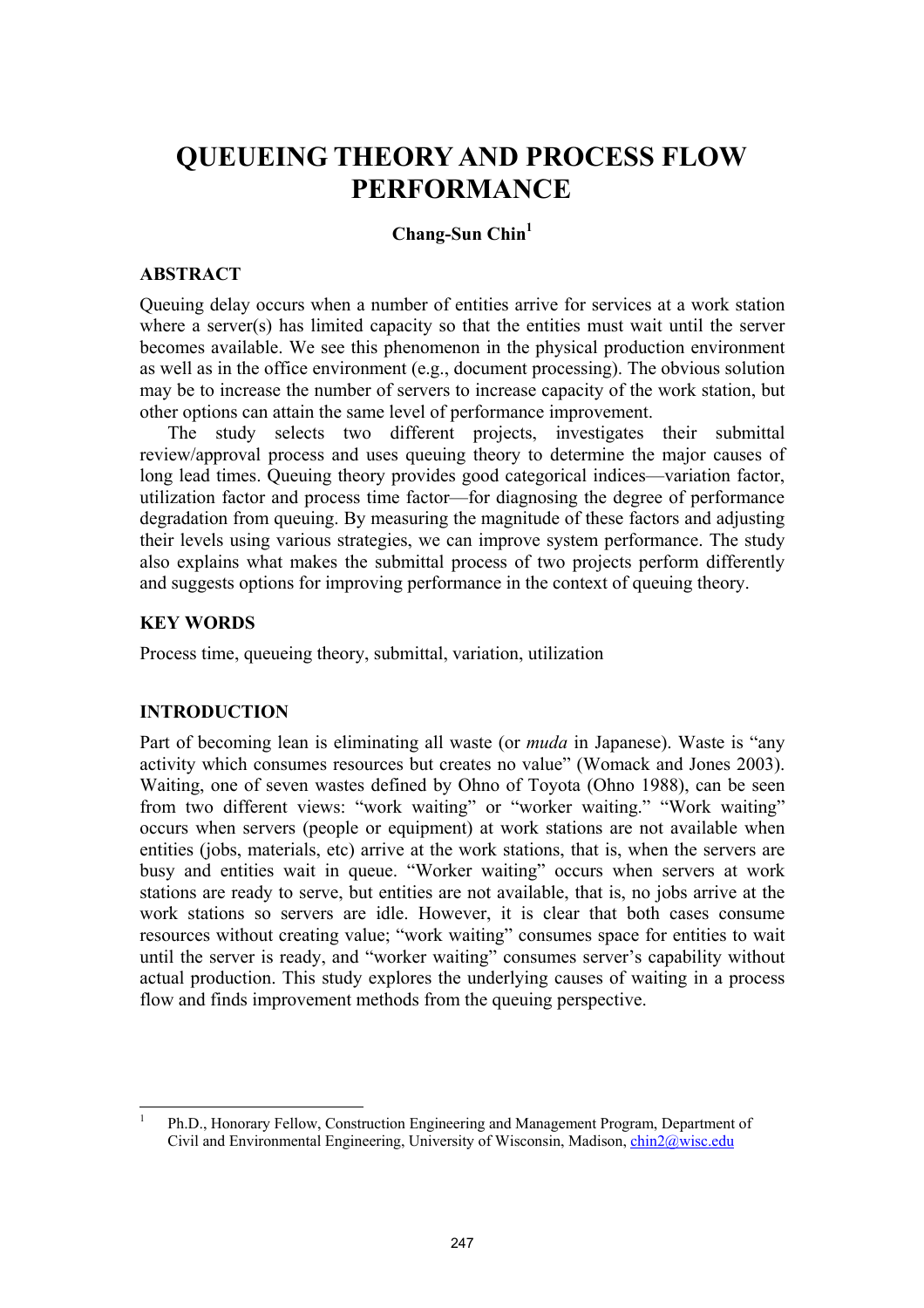## **MEASURING KEY FLOW METRICS**

Two projects that are similar in terms of the type of building, project budget, and construction duration were selected for the study. We gathered their actual submittal processing times and measured key flow performance metrics for further investigation. Table 1 provides a summary of project characteristics and their key flow components.

| <b>Project</b>                    |           | Project A             | <b>Project B</b>  |  |  |
|-----------------------------------|-----------|-----------------------|-------------------|--|--|
| Type of Building                  |           | Laboratory + Hospital | Hospital          |  |  |
| Location                          |           | Wisconsin, USA        | Wisconsin, USA    |  |  |
| <b>Budget</b>                     |           | \$144 mil.            | \$134 mil.        |  |  |
| <b>Construction Duration</b>      |           | 38 mo.                | $40 \text{ mo}$ . |  |  |
| Sample Size for the Study         |           | 641                   | 486               |  |  |
| Key Flow Metrics                  |           |                       |                   |  |  |
| Contractor-Want-Time $(CWT)^2$    | Average   | 11.58                 | 9.68              |  |  |
| (days)                            | StdDev    | 7.55                  | 6.32              |  |  |
|                                   | $CV^3$    | 0.65                  | 0.65              |  |  |
| Actual Lead Time (ALT) (days)     | Average   | 28.79                 | 39.31             |  |  |
|                                   | StdDev    | 27.48                 | 41.97             |  |  |
|                                   | <b>CV</b> | 0.95                  | 1.07              |  |  |
| Variance-To-Want $(VTW)^4$ (days) | Average   | 8.11                  | 11.01             |  |  |
|                                   | Min       | $-159.00$             | $-2.00$           |  |  |
|                                   | Max       | 116.00                | 203.00            |  |  |
| Inter-arrival $Time5$ (days)      | Average   | 2.72                  | 3.45              |  |  |
|                                   | StdDev    | 2.24                  | 4.76              |  |  |
|                                   | <b>CV</b> | 0.83                  | 1.38              |  |  |
| Batch Size (# of Submittals)      | Average   | 2.048                 | 2.06              |  |  |
|                                   | Min       |                       |                   |  |  |
|                                   | Max       | 9                     | 10                |  |  |
| Throughput (TH, submittals/day)   | Average   | 0.70                  | 0.60              |  |  |
| Work-In-Progress (WIP)            | Average   | 21.87                 | 23.72             |  |  |
| (submittals/day)                  | Min       |                       | $\theta$          |  |  |
|                                   | Max       | 51                    | 65                |  |  |

Table 1: Comparison of Submittal Process Performances

# **CAUSES OF LONG LEAD TIME**

Little's Law (Work-In-Process (WIP) =Cycle Time (CT) x Throughput (TH)), which is quite general and applies to any queue discipline, specifies how WIP and flow time in the system are linked (Hopp 2007; Hopp and Spearman 2000; Little 1961). A system containing a large amount of WIP inevitably results in long lead times or, conversely, a system with reduced WIP has faster responses (Hopp 2007; Hopp and Spearman 2000; Lambrecht and Vandaele 1994). However, it is possible to have two different conditions with the same throughput (i.e., TH=WIP/CT), i.e., either a long cycle time and large WIP or a short cycle time and small WIP.

 $\overline{\phantom{a}}$ 

 $^{2}$  The response time expected by the contractor  $^{3}$  Coefficient of Merician

<sup>&</sup>lt;sup>3</sup> Coefficient of Variation

<sup>&</sup>lt;sup>4</sup> The difference between CWT and ALT, calculated from the difference between CWT and ALT; Following the usual convention, early, on-time, and late responses will have negative (-), zero (0), and positive  $(+)$  values, respectively.

 $\frac{1}{5}$  Inter-arrival times are simply the times between the arrivals of entities to the process.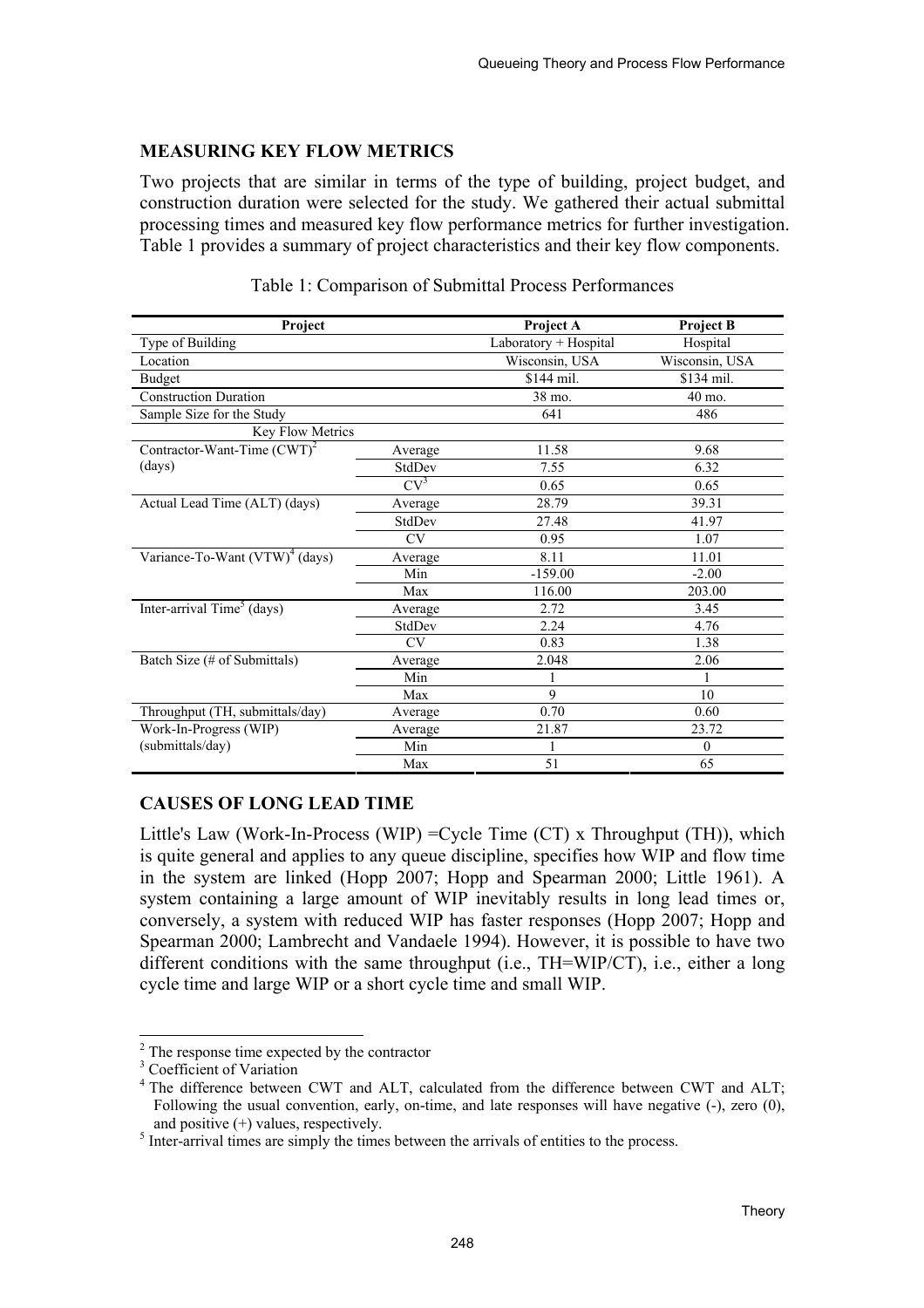In the selected cases, we observed that the THs of the two projects are only slightly different at 0.7 and 0.6 submittals/day, respectively. As for other parameters, the WIP level of Project A (21.87 submittals) is lower than that of Project B (23.72 submittals), and average actual lead times of Project A (28.79 days) are much shorter than those of Project B (39.38 days). Of course, any manager would prefer the system with low WIP and short cycle times (like Project A) since such a system is more efficient in the sense of its ability to convert WIP into throughput (Hopp 2007). The VTWs of Projects A and B are 8 days and 11 days, respectively, which result can be interpreted to mean that, on average, returning submittals to the contractor in Project A takes three days less than it does with Project B. This is additional evidence that Project A is more efficient than Project B. What makes the performances of the two projects different?

#### **QUEUING DELAY**

 $\overline{\phantom{a}}$ 

There are several causes of delay. One of the most important is queuing delay when a large proportion of flow time is spent waiting in queue (Hopp and Spearman 2000). Since the 1990s, Just-In-Time (aka, Lean Production or Toyota Production System), Time-based Competition and Fast Cycle Time strategies have given rise to a renewed interest in queuing (Lambrecht and Vandaele 1994). Researchers in lean construction also have gained insights into queuing theory (Bertelsen et al. 2007; Koskela 2004). Any fast cycle time strategy deals with reduced waiting times, a fact well documented through the queuing theory, the study of waiting-line phenomena (Hopp 2007).

Queuing delay occurs when a number of physical entities arrive for service at a server or servers that have limited capacity, and the entities must wait until a server becomes available (Hopp and Spearman 2000; Lambrecht and Vandaele 1994). One of the well established general types of queuing models, where the arrival time and service time can take on any probability distribution, is the G/G/1 model (Hopp 2006). The first G denotes the distribution of inter-arrival times, the second G denotes the distribution of effective process times, and the number 1 describes the number of servers at the workstation.

Equation 1: G/G/1 Queueing Equation

$$
W_q^{G/G/1} \approx \left(\frac{c_a^2 + c_s^2}{2}\right) \left(\frac{\rho}{1-\rho}\right) \tau = V \times U \times T
$$

The equation is also known as the VUT equation or Kingman's equation, named after one of the first queuing researchers to propose it. In the equation,  $C_a$ ,  $C_s$ ,  $\rho$ , and  $\tau$ denote the inter-arrival time's Coefficient of Variation<sup>6</sup> (CV), the process time CV, utilization, and average service time, respectively. The expression gives that queuing delay consists of the multiples of variation in the inter-arrival time, effective process

<sup>&</sup>lt;sup>6</sup> Coefficient of variation is the ratio of the standard deviation to the mean and is unitless because the mean and standard deviation have the same units. Hopp and Spearman (2000) established the classification of this variation into low, moderate and high variation based on the magnitude of the CV value: LV (low variation) for CVs less than 0.75, MV (moderate variation) for CVs between 0.75 and 1.33, and HV (high variation) for CVs greater than 1.33.

Proceedings for the 17<sup>th</sup> Annual Conference of the International Group for Lean Construction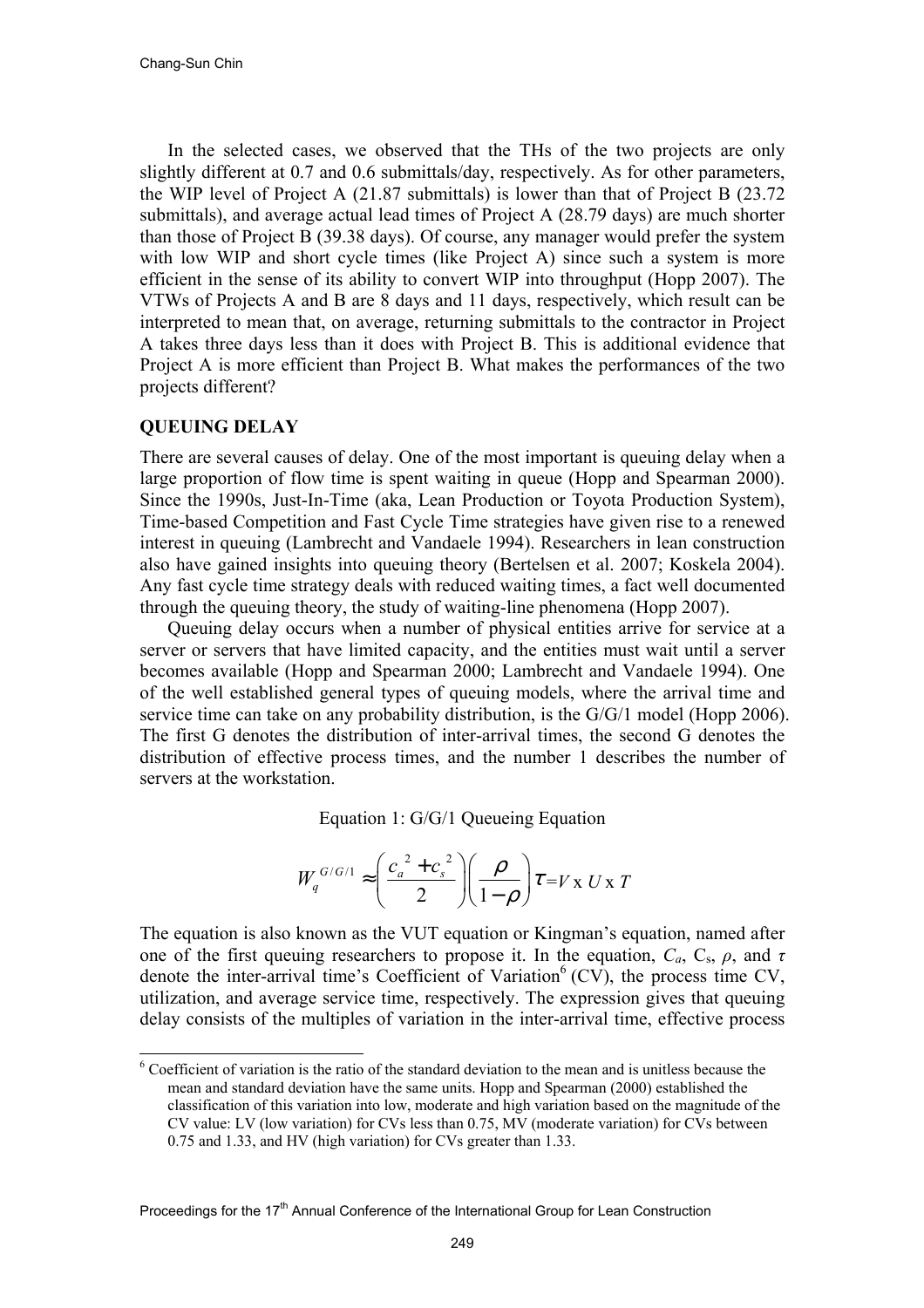time, utilization and average service (process) time. Therefore, total process time of a system experiencing queuing delay is the sum of the queuing delay and process time. By exploring the underlying causes of these parameters in the VUT equation, we can simply but systematically identify the factors that cause waiting in a given queuing system (Hopp 2007; Hopp and Spearman 2000; Hopp et al. 1990).

#### **VARIABILITY (V) FACTOR**

As shown in the queuing delay equation, cycle time is related to the average of flow time (T factor) as well as to the variations of flow time (V factor) and the utilization of server at workstation (U factor). Hence, even if the process time were stable (i.e., the process time's CV is low), the waiting time in the queue will increase because of inter-arrival variations that result in an increase of the V factor in the queuing equation. In order to explain the variation effect, Figure 1 illustrates two different entity arrival patterns. One pattern is that of a low-variation-arrival process and the other is that of a high-variation-arrival process. The low variation arrivals are smooth and regular, while the high variation arrivals are "bursty" and uneven (Hopp 2007). Hence, any efforts to make intervals smoother and more regular will improve the system performance.



Figure 1: High and Low Variation Arrivals (Hopp 2007)

*Inter-arrival time variation.* The entity arrival patterns of each project are different. The inter-arrival time of Project A  $(CV=0.83)$  is less variable than that of project B  $(CV=1.38)$ .

Submittals are not usually sent to the designer one at a time, but are more often batched together with different expected response times. The batch sizes of Projects A and B have almost the same profiles, i.e., on average, about two (2) submittals created and sent to the design team on the same date for review. However, batching is another cause of increased inter-arrival variation (Hopp 2007; Hopp and Spearman 2000). One might think that the variation with batching is zero because entities that are batched arrive at a workstation simultaneously. However, if we look at the interarrival times of each entity in the batch from the perspective of the individual submittal, we see a different picture (Hopp and Spearman 2000). For example, in Project A, an average of 2.05 submittals are batched and delivered to the reviewer at the same time. However, the reviewers can do only one review at a time. The interarrival time (i.e., the time between the arrival of the current submittal and that of the previous one) for the first submittal in the batch is 2.72 days (for average inter-arrival time, see Table 1), and zero only for the next 1.05 submittals (2.05-1). Hence, the mean time between arrivals is 1.33 days (2.72 days divided by 2.05 submittals), and the variation of these times would be: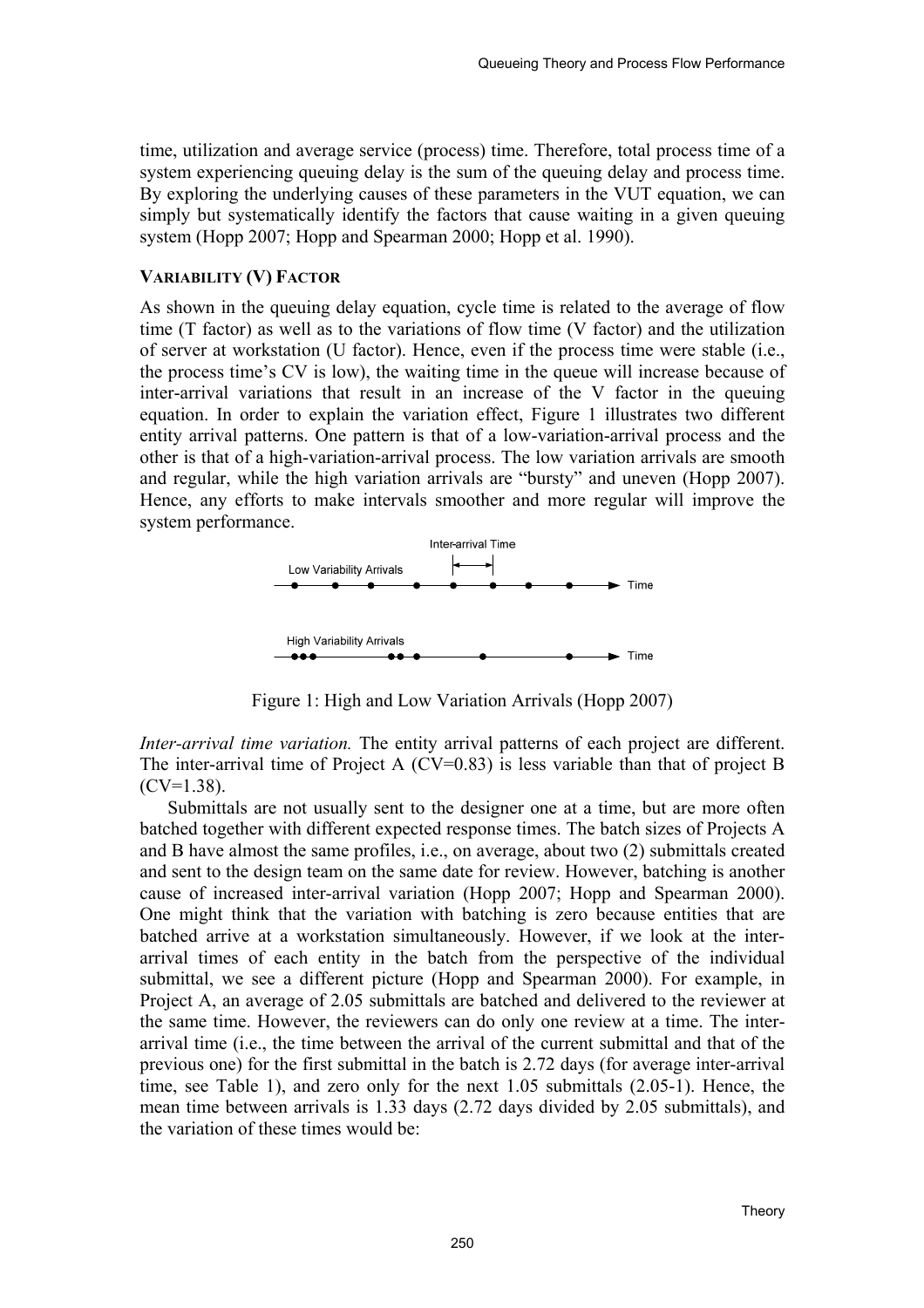$$
\sigma_a^2 = \left[ \frac{1}{2.05} (2.72)^2 + \frac{1.05}{2.05} (0)^2 \right] - t_a^2 = \frac{1}{2.05} (2.72)^2 - (1.33)^2 = 1.84
$$

Therefore, the arrival Squared Coefficient of Variation (SCV) is:

$$
C_{\rm a}^2 = \frac{1.84}{(1.33)^2} = 1.04
$$

Because of the batch arrival, the batch arrival's CV is higher ( $\sqrt{1.04}$  = 1.02) than the inter-arrival time's CV (0.83) or the process time's CV (0.95); thus, the batching effect increases the flow variation significantly and degrades the system performance, resulting in longer cycle time. If we calculated the CV that is a result of the batching effect of Project B, we will get  $C_a = 1.07$ , which is slightly higher than that of Project A (1.02). Thus, the variation effects of the two projects resulting from batch arrival are almost equal.

*Process time variation.* Process time patterns also can be explained using the illustration in Figure 1. As the figure shows, the processing time of Project A  $(0.95)$  is less variable than that of project B (1.07). Hence, we can conclude that Project A is a more stable system than Project B because it has less variability in its inter-arrival rate, processing time and batching. However, we will also need to look at other factors (U and T factors) to ensure that Project A is more efficient than Project B.

#### **UTILIZATION (U) FACTOR**

Utilization is the fraction of time a workstation is not idle for lack of parts. Utilization is computed as:

Utilization ( $\rho$ ) = Entity Rate into workstation / Capacity of workstations (Hopp and Spearman 2000),

where entity rate into workstation is equivalent to the entity inter-arrival rate and capacity of a system is the maximum average rate at which entities can flow through the system. Relating to the queuing equation (Equation 1), the utilization factor (U) will be proportional to  $\rho/(1-\rho)$ , where  $\rho$  is the station utilization (Hopp 2007). Hence, in theory, as station utilization reaches 100% (i.e., 1), queuing delay would approach infinity. If the entity arrival rate into the workstation exceeds the capacity of the workstation, waiting will begin because the workstation is not capable of processing entities that flow in. For example, if three jobs arrive at workstation every hour, but the system can process only two jobs per hour, utilization of the system would be 100%, not 150% since utilization cannot exceed 100%. In this system, one job should be in queue until the workstation is available. However, if three jobs arrive at workstation every hour, but the system can process four jobs per hour, utilization of the system would be 75% and no queuing delay would occur because the system is fully capable of processing jobs without delay.

"Worker waiting" can also be explained by queuing theory. When a worker is idle, no entities arrive at the workstation, so the entity rate into the workstation is 0, resulting in 0% station utilization (ρ). Hence, the U factor  $(ρ/(1-ρ))$  becomes 0, resulting in no queuing delay and a total process time of 0.

In project A, an average of 2.048 submittals arrives at the review system every 2.72 days. Hence, the average entity rate into the workstation would be 0.75 submittals per day (2.048 submittals per 2.72 days). The capacity is equivalent to the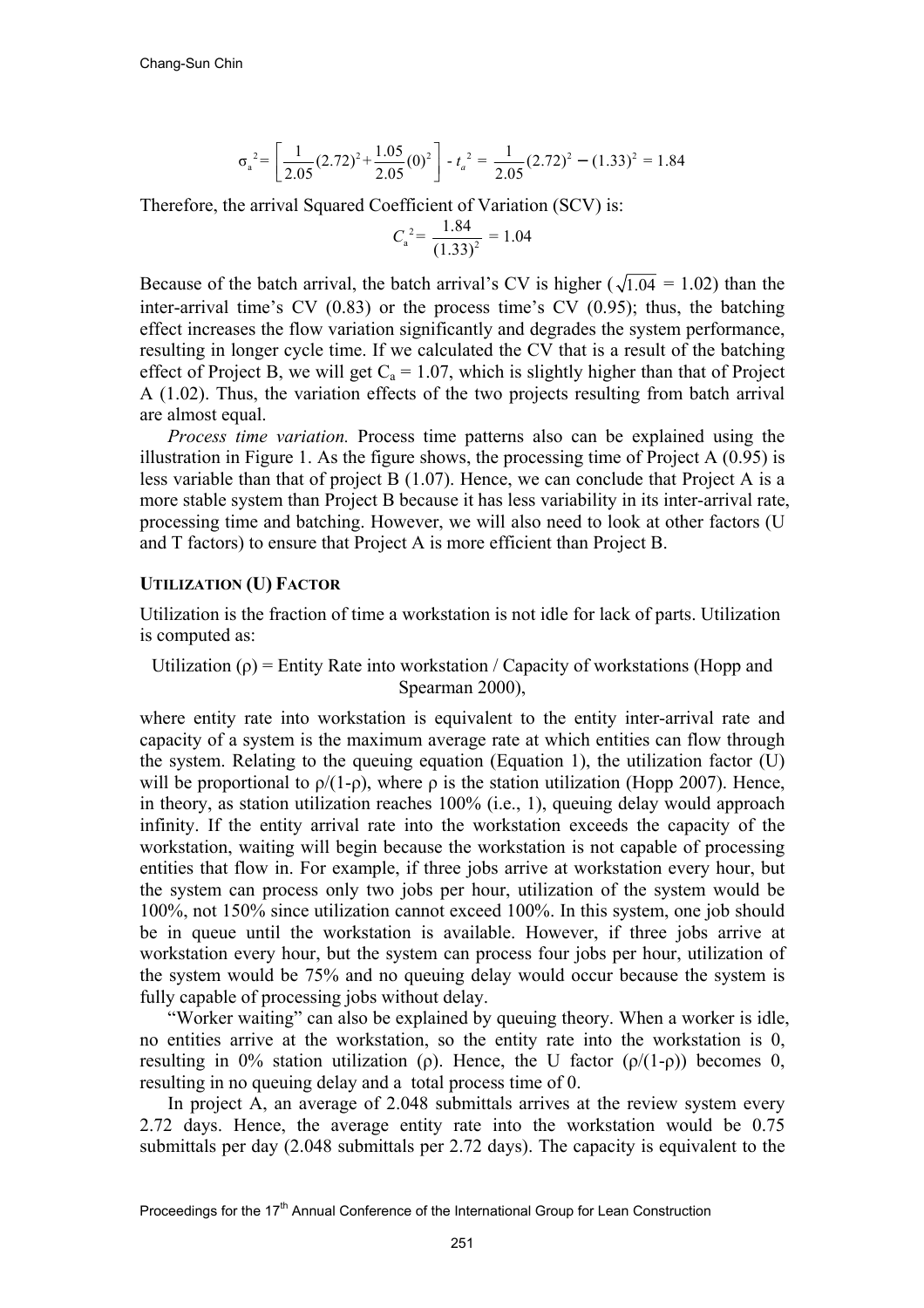throughput rate if the system reaches its maximum capacity, so it is clear that Project A is incapable of keeping up with the arrival rate of submittals and the WIP will build up over time to an average of 22 submittals and a maximum of 51 submittals. The utilization of the review system of Project A would reach 100% so, in theory, WIP can explode infinitely. Project B will have 100% utilization for the same reason.

## **PROCESS (T) TIME FACTOR**

The two systems show huge differences in their average process times; the average process time of Project A (28.79 days) is much shorter than that of Project B (39.31 days). In the queuing equation, processing time is the average *effective* process time for an entity at the station and is measured as the time from when an entity reaches the head of the line to when it is finished (Hopp 2007). Under this definition, effective process times include such detractors as machine failures, setup times, operator breaks, or anything else that extends the time required to complete processing of the entity (Hopp 2007; Hopp and Spearman 2000). Figure 2 shows the detractors in the effective process time. Minimizing or eliminating detractors will shorten the process time by increasing the proportion of pure execution time within the effective time.



Figure 2: Effective Process Time and Detractors In A Line Flow

# **INCREASING PROCESS PERFORMANCE**

In queuing theory, lead time is affected by variation (V factor), utilization (U factor) and process time (T factor). We can attain a shorter process lead time by investigating the root causes that degrade each factor.

## **REDUCING THE VARIATION FACTOR**

Two variation components that cause waiting in line have been identified as interarrival time and process time variations. Directing an improvement effort toward making these variation components more consistent would narrow the span and lower the variation. Among the many techniques dealing with variation, a load-leveling technique is used to alter the distribution of arrival times, and standard setup alters the distribution of process times (Muir 2006). Hopp and Spearman (2000) states that high variability will be most damaging at work stations with high utilization because such variations will create a bottleneck. Another option for flow variation reduction includes reducing batch sizes as discussed previously.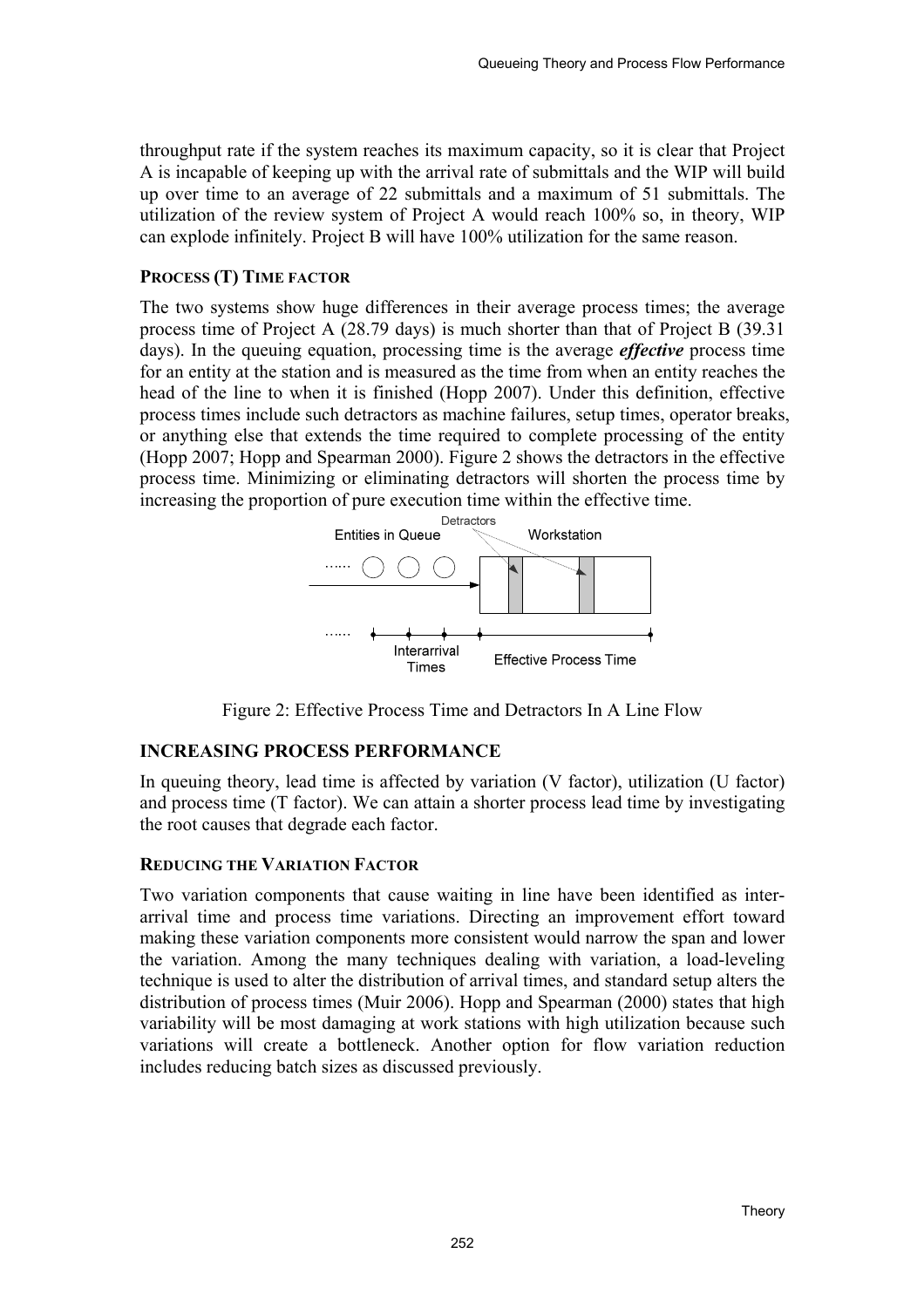#### **REDUCING THE UTILIZATION FACTOR**

In the queuing equation, in theory, as utilization approaches 100%, any variation in inter-arrival times and process times can drive wait time to infinity, so merely increasing utilization (rate-in/capacity of a workstation) to make up for lost progress can cause an increase in waiting time (the largest portion of the flow time) unless variation is reduced. Consider one extreme case whose variability factor (V) is 2. If the process time (T) is 1 hour and the utilization ( $\rho$ ) is 50%, the queuing delay would be 2 hours (VUT =  $2 \times 1 \times 1$ ), resulting in total process time of 3 hours (total process time = queuing delay + process time =  $2 + 1$ ). Therefore, it is common that the larger the variation in the processing time, the more safety time (as a buffer) is needed to absorb the impact of the variation. However, independently considering the variation effect, two methods can reduce utilization: reduce entity rate-in or increase the capacity of the workstation.

The only way to reduce entity rate-in is to reduce the number of entities arriving at a workstation. Submittals are generally created by subcontractors who use a master schedule to plan their submittal package production times and refer to a submittal schedule prepared by a general contractor. Hence, reducing the number of submittals can be achieved by demand control, load-leveling or batch-size reduction. Theoretically applicable techniques to achieve this goal include Kanban (pull), Heijunka and One-piece flow of the Toyota Production System (Hopp and Spearman 2000; Muir 2006).

Any efforts directions to increase the capacity of a work station—assigning more reviewers, training reviewers to improve their skills, increasing reviewer's available time—will reduce the utilization of a system.

## **REDUCING PROCESS TIME**

Process time can be reduced by either direct or indirect methods. The direct method increases capacity by increasing the number of servers or workstations, such as by assigning more engineers to the submittal review process. The indirect methods include standardization, automation, training workers, and minimizing/eliminating detractors to increase the proportion of pure process (execution) time within the effective process time.

#### **SUMMARY OF POSSIBLE CAUSES AND IMPROVEMENT METHODS**

As a final step, the author conducted a series of brainstorming sessions and interviews with a design team (reviewers) in order to identify the possible causes corresponding to each factor and to find available improvement methods. Table 2 summarizes the VUT factors, possible causes, and improvement methods for the selected submittal process, based on the queuing theory. First, for the V factor, two directions can be considered: reducing inter-arrival time and reducing process time variation. Any efforts to narrow the intervals between arrivals or those between the processing start and end times will reduce the flow variation.

For the U factor, expanding capacity in order to lower utilization is generally costly, so maintaining utilization as high as possible is usually desirable. The only way to keep high utilization without increasing waiting time is to have a low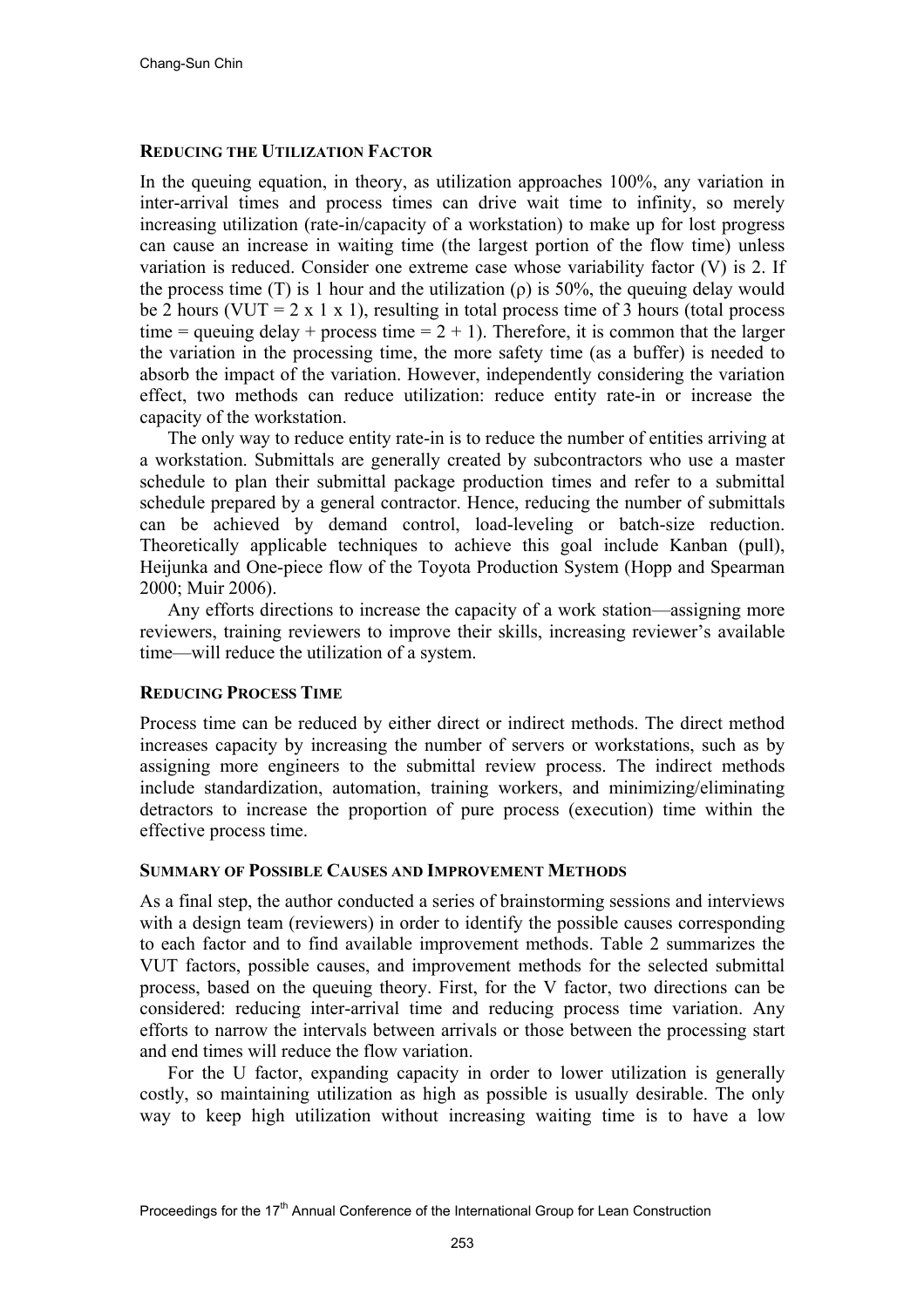variability factor. For this reason, variability reduction is often the key to achieving highly efficient systems (Hopp 2006; Hopp 2007; Hopp and Spearman 2000).

For the T factor, improvement should be directed to either increasing the servers' capacity or to improving the quality of submittals and design documents.

|                                                                             | <b>VUT Factors</b>                            | <b>Possible causes</b>                                                                        | <b>Improvement methods</b>                                                      |
|-----------------------------------------------------------------------------|-----------------------------------------------|-----------------------------------------------------------------------------------------------|---------------------------------------------------------------------------------|
| Variation                                                                   | Inter-arrival                                 | Contractor's decision                                                                         | Reduce the chances of abusing submittals.                                       |
| factor<br>time variation<br>$(C_a)$<br>$\left(\frac{c_a^2+c_s^2}{2}\right)$ | Scheduling                                    | Generate demand forecasts and well prepared<br>submittal schedules.                           |                                                                                 |
|                                                                             |                                               | Transmittal delays                                                                            | Adopt electronic data interchange method.                                       |
|                                                                             |                                               | Variety of submittal                                                                          | Use standardized format.                                                        |
|                                                                             | Upstream processing                           | Reduce variation in upstream processes (i.e.,<br>variation in submittal package preparation). |                                                                                 |
| Process time<br>variation $(C_s)$                                           | Reviewer availability                         | Reduce detractors and create flexible working<br>hours.                                       |                                                                                 |
|                                                                             | Reviewing speed and<br>reviewer's skill level | Standardize the review process and train<br>reviewers.                                        |                                                                                 |
|                                                                             | Document quality                              | Use standardized format.                                                                      |                                                                                 |
|                                                                             | Project information<br>quality                | Improve the quality of project information<br>(specifications and drawings).                  |                                                                                 |
|                                                                             | Task variety                                  | Categorize or classify tasks based on key<br>priorities.                                      |                                                                                 |
| Utilization<br>Utilization $(\rho)$<br>factor<br>$=$ Rate-in                | Entity arrival rate into<br>workstation       | Control arrival rate by schedule and demand<br>control and reduce batch sizes.                |                                                                                 |
| /Capacity                                                                   | Number of reviewers                           | Adding resources (equipment or staff).                                                        |                                                                                 |
|                                                                             |                                               | Reviewer availability                                                                         | Reduce the detractors.                                                          |
|                                                                             | Reviewing speed and<br>reviewer's skill level | Train reviewers, assign a designated<br>knowledgeable individual, use flexible labor,<br>etc. |                                                                                 |
| Process time $(\tau)$                                                       |                                               | Reviewer availability                                                                         | Reduce detractors and create flexible working<br>hours.                         |
|                                                                             |                                               | Reviewing speed and<br>reviewer's level of<br>expertise                                       | Reduce the process time by means of<br>standardization, automation or training. |
|                                                                             |                                               | Document quality                                                                              | Use standardized format.                                                        |
|                                                                             |                                               | Project information<br>quality                                                                | Improve the quality of project information<br>(specifications and drawings).    |
|                                                                             |                                               | Task variety                                                                                  | Categorize or classify tasks based on key<br>priorities.                        |

Table 2: Possible Causes and Improvement Methods

# **CONCLUSION**

A system with a queuing delay is affected by variability, utilization and process time. Various options are available to reduce the flow time and improve the flow performance, but improvement would be simpler and clearer with greater understanding of queuing theory. Evaluating each factor (V, U, and T) helps to identify possible problem areas and design more tailored improvement strategies in order to yield the best results while minimizing unnecessary effort and undesirable effects.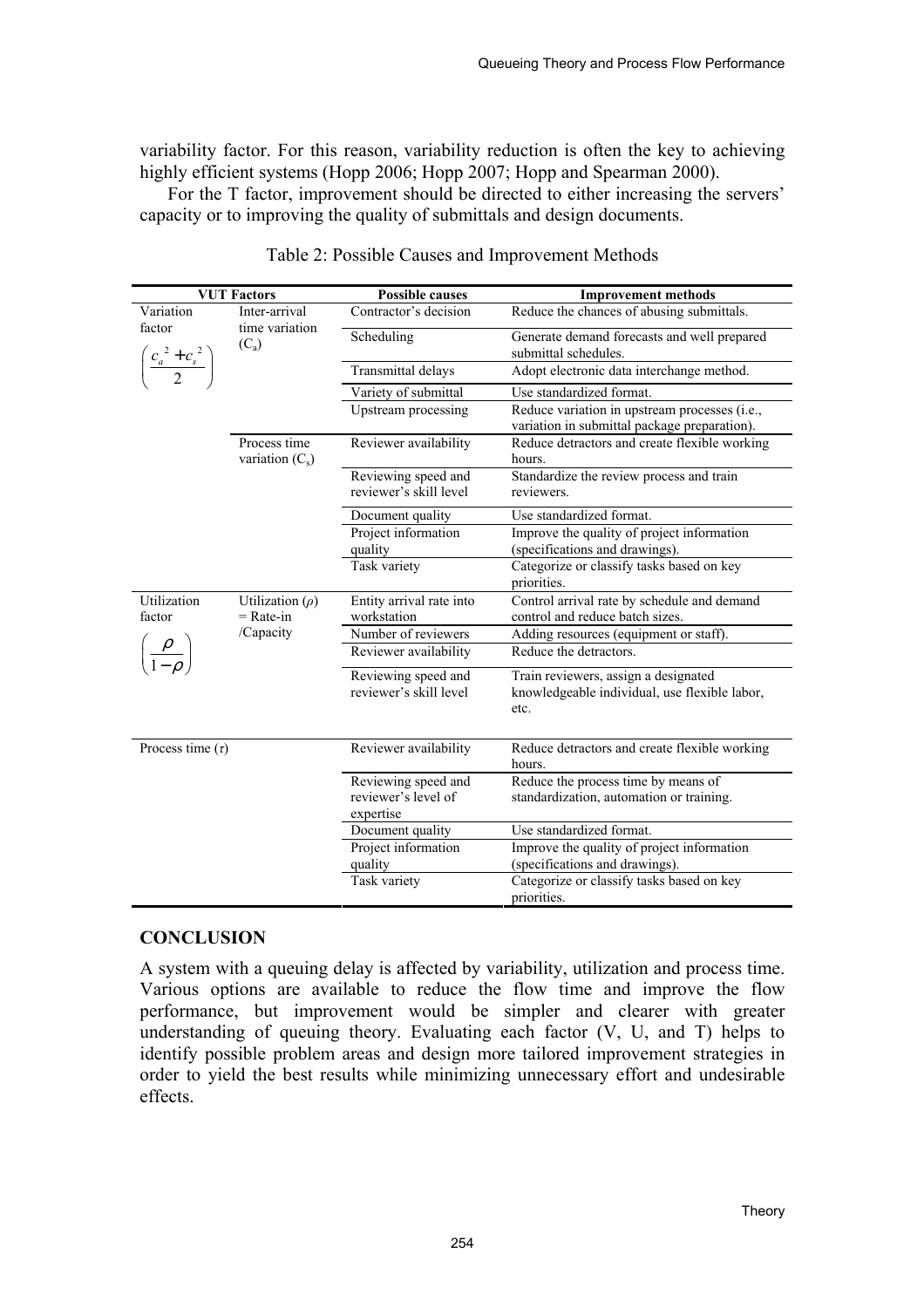#### **REFERENCES**

- Bertelsen, S., Henrich, G., Koskela, L., and Rooke, J. (2007). "Construction Physics." Proc. of the 15th Annual Conference of the International Group for Lean Construction (IGLC-15), July 18-20, Michigan, USA.
- Hopp, W. (2006). Single Server Queueing Models, to appear in When Intuition Fails: Insights from Simple Models, Dilip Chhajed, Tim Lowe (eds.), Springer, New York, Available at http://webuser.bus.umich.edu/whopp/publish.htm, Visited on Feb 18, 2009.
- Hopp, W. (2007). Supply Chain Science, McGraw-Hill/Irwin.
- Hopp, W. J., and Spearman, M. L. (2000). Factory Physics: Foundations of Manufacturing Management, Irwin/McGraw-Hill, Boston, MA.
- Hopp, W. J., Spearman, M. L., and Woodruff, D. L. (1990). "Practical Strategies for Lead Time Reduction, American Society of Mechanical Engineers." Manufacturing Review, 3(2), 78-84.
- Koskela, L. (2004). "Making Do The Eighth Category of Waste " Proc. 12th Annual Conference of the International Group for Lean Construction (IGLC-12), August 3-5, Denmark.
- Lambrecht, M., and Vandaele, N. (1994). "Queueing Theory and Operations Management." Tijdschrift voor Economie en Management, XXXIX(4).
- Little, J. D. C. (1961). "A Proof for the Queuing Formula: L=λW." Operations Research, 9, 383-387.
- Muir, A. (2006). Lean Production Six Sigma Statistics-Calculating Process Efficiency in Transactional Projects, McGraw-Hill, New York, NY.
- Ohno, T. (1988). Toyota Production System: Beyond Large-scale Production, Productivity Press, Portland, OR.
- Womack, J. O., and Jones, D. T. (2003). Lean Thinking: Banish Waste and Create Wealth in Your Corporation, Free Press, New York, NY.